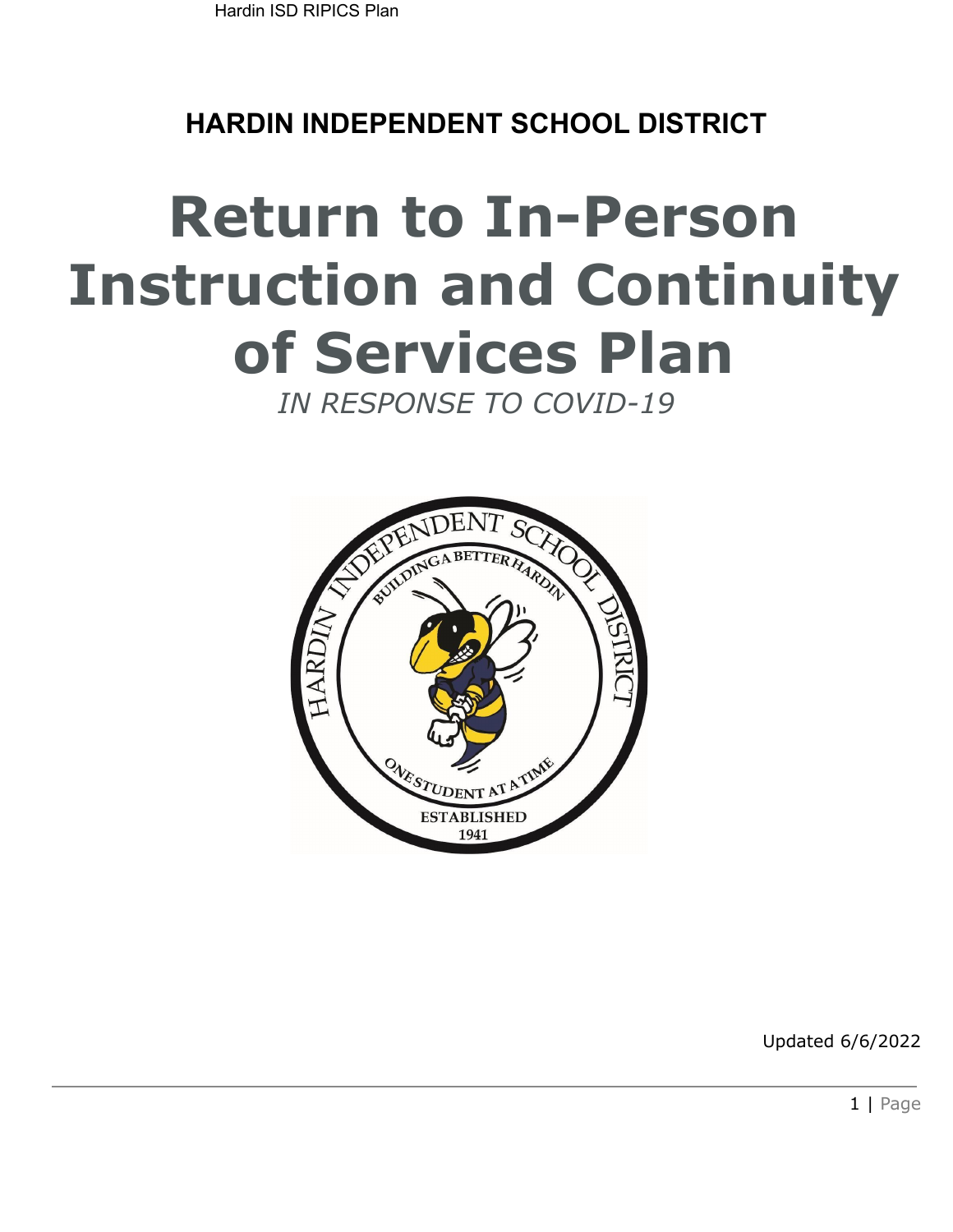| <b>INTRODUCTION</b>                                       |                |  |  |  |
|-----------------------------------------------------------|----------------|--|--|--|
| <b>SECTION 1: SAFETY OF STUDENTS, STAFF, AND VISITORS</b> | 3              |  |  |  |
| <b>COVID-19 DISTRICT LIAISON CONTACT</b>                  | 3              |  |  |  |
| <b>INFECTION CONTROL MEASURES</b>                         | 3              |  |  |  |
| <b>VISITOR RESTRICTIONS</b>                               | 4              |  |  |  |
| <b>EMPLOYEE SCREENING AND PROTOCOLS</b>                   | $\overline{4}$ |  |  |  |
| <b>ISOLATION PROCEDURE RELATED TO COVID-19</b>            | 5              |  |  |  |
| <b>CLINIC PROCEDURES RELATED TO COVID-19</b>              | 6              |  |  |  |
| <b>DEFINITION OF "CLOSE CONTACT"</b>                      | 6              |  |  |  |
| <b>CLOSE CONTACT ISOLATION</b>                            | $\overline{7}$ |  |  |  |
| <b>SCHOOL OPERATIONS</b>                                  | $\overline{7}$ |  |  |  |
| <b>FACILITIES CLEANING</b>                                | 8              |  |  |  |
| <b>DEEP CLEANING AND DISINFECTION PROTOCOL</b>            | 9              |  |  |  |
| <b>TRANSPORTATION</b>                                     | 9              |  |  |  |
| <b>TECHNOLOGY</b>                                         | 10             |  |  |  |
| <b>CAFETERIA AND MEAL PERIODS</b>                         |                |  |  |  |
| <b>COMMUNICATION METHODS</b>                              | 10             |  |  |  |
| <b>SECTION II. INSTRUCTION</b>                            | 11             |  |  |  |
| <b>ATTENDANCE</b>                                         | 11             |  |  |  |
| <b>SPECIAL PROGRAMS</b>                                   | 11             |  |  |  |
| <b>MENTAL HEALTH RESOURCES</b>                            | 11             |  |  |  |
| <b>SECTION III. EXTRACURRICULAR EXPECTATIONS</b>          | 12             |  |  |  |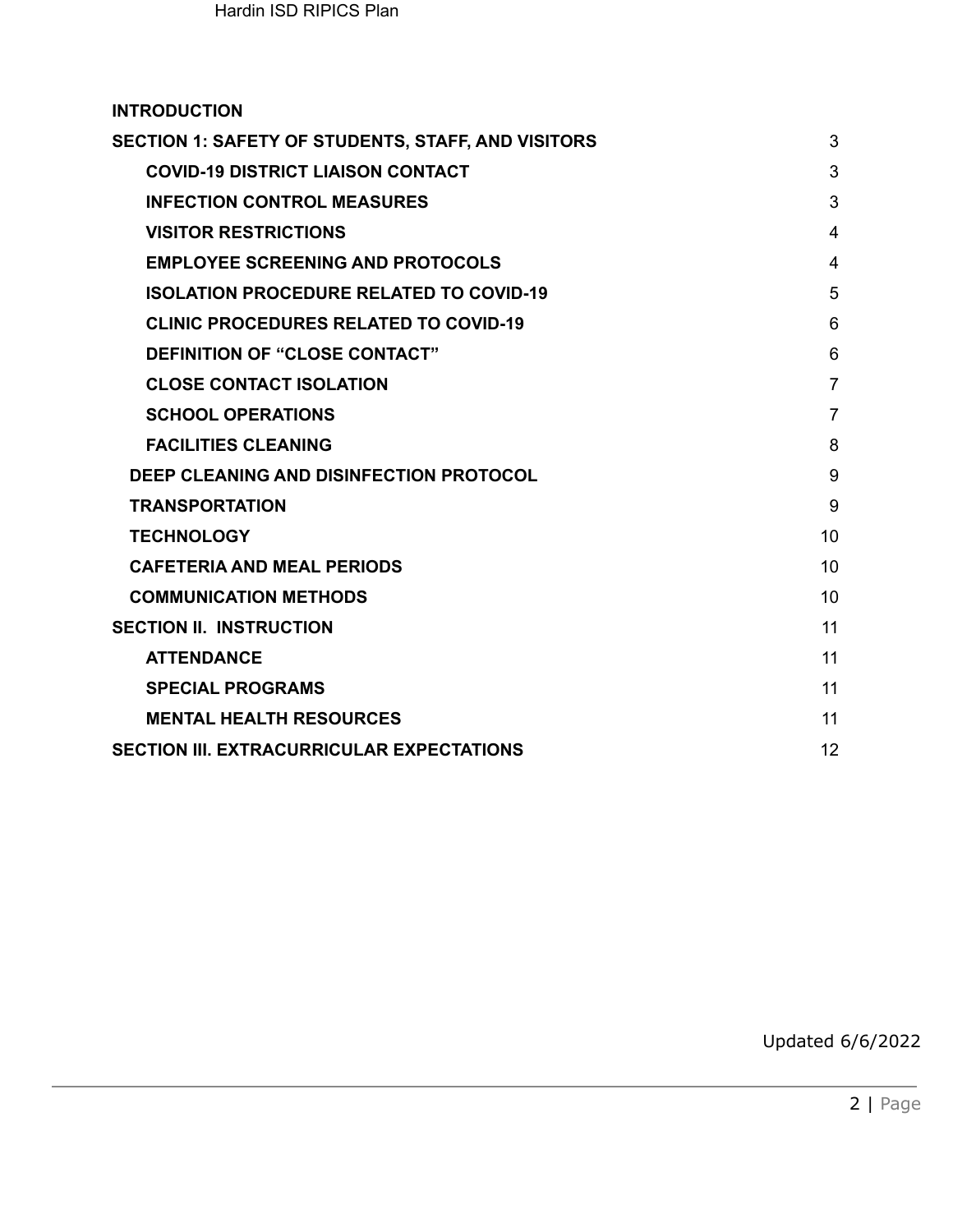## **INTRODUCTION**

The conditions surrounding the COVID-19 pandemic are continually evolving and Hardin ISD continues to monitor, evaluate, and adjust plans for the safety of our students and staff. Please know that Hardin ISD will follow recommendations for schools to remain open and operational from state and local health officials.

One requirement in creating this plan was to seek input from staff, students, parents, and community stakeholders using a variety of methods including informational flyers, surveys, and needs assessments. A survey was provided to staff, parents, and community leaders from May 26-29, 2021. The survey link was provided to staff through email and posted on the district webpage and Facebook for other stakeholders. In addition, stakeholder input was sought via surveys and needs assessments in May 2022 for revisions to the plan from staff, students, parents, and community members. After reviewing all of the information received through stakeholder input, top priorities were identified and the ESSER grant was written, submitted, and approved by the Texas Education Agency.

# **SECTION 1: SAFETY OF STUDENTS, STAFF, AND VISITORS**

#### **COVID-19 DISTRICT LIAISON CONTACT**

It is recommended by TEA to designate a person or group as a point of contact for all COVID-19 related concerns or questions.

HISD COVID-19 District Liaison: Name: Kimberlee Citizen Title: District Nurse Phone: 936-298-2114 Ext 505 Email: [kcitizen@hardinisd.net](mailto:kcitizen@hardinisd.net)

#### **INFECTION CONTROL MEASURES**

- Hand sanitizer will be available in each classroom and in various common places throughout the school. Staff and students are expected to regularly wash and/or sanitize hands.
- **Masks and face coverings are optional.** Individuals that feel more comfortable may continue to wear masks or face coverings. Those with compromised immune systems are encouraged to wear a mask or face covering. By choosing not to mask you knowingly run the risk of possible exposure.
- Social distancing of at least 3 feet will be encouraged at all times during the instructional day.
	- $\circ$  It is important to note that under the current TEA guidelines (of offering in- person school every day to every student), that social distancing may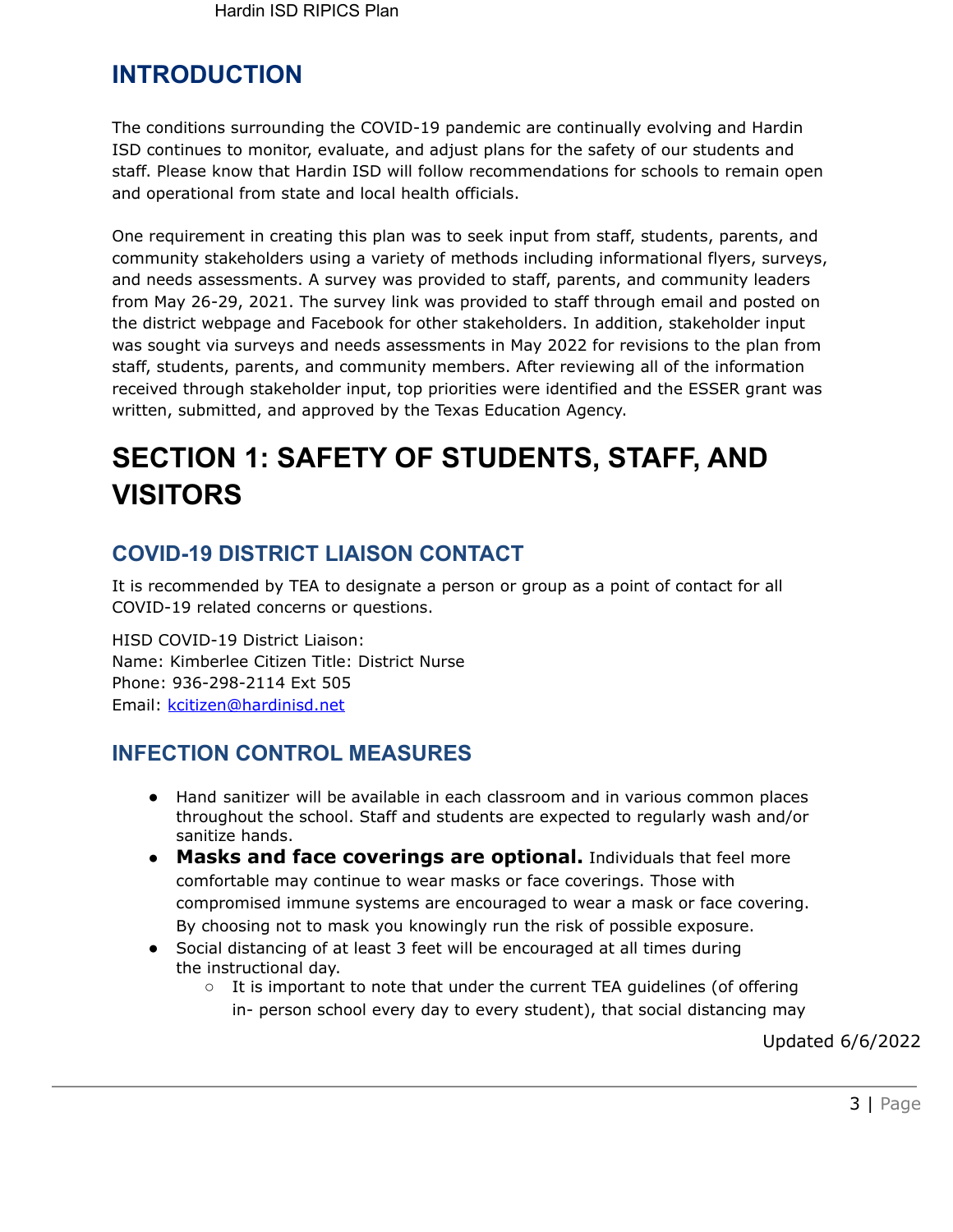not be possible due to the square footage in our classrooms or campuses with most students attending daily.).

● Students and staff will maintain social distancing in restrooms where possible

#### **VISITOR RESTRICTIONS**

- Social distancing will be encouraged for all meetings.
- All visitors will be required to complete brief health screening to determine if they have any COVID-19 symptoms or have come into close contact with an individual who has test-confirmed positive for COVID-19 before access is granted into school facilities beyond check-in.

#### **EMPLOYEE SCREENING AND PROTOCOLS**

To help prevent the spread of COVID-19 and reduce the potential risk of exposure to our employees and students, we will be requiring employees to complete a self-screening which includes a temperature reading and answering a set of questions related to COVID-19 symptoms including:

- In evaluating whether an individual has symptoms consistent with COVID-19, individuals will be asked if they have recently begun experiencing any of the following symptoms **in a way that is not normal for them**:
	- Feeling feverish or a measured temperature greater than or equal to 100.0 degrees Fahrenheit
	- Loss of taste or smell
	- Cough
	- Shortness of breath or difficulty breathing
	- Fatigue
	- Headache
	- Sore throat
	- Chills / Shaking or exaggerated shivering
	- Unexplained congestion or runny nose
	- Significant muscle pain or ache
	- Nausea or vomiting
	- Diarrhea

<https://www.cdc.gov/coronavirus/2019-ncov/symptoms-testing/symptoms.html>

- Self-screening testing must be conducted prior to arriving at an HISD campus or facility as per the previous bullet.
- Diagnostic screening is available to HISD staff members if available, and upon request.
- Community vaccines are made available in coordination with state and local health officials, and communication of such events will be made available to parents, staff, and other community members through the district nurse. The district nurse also coordinates with local health officials to share vaccination information with staff.
- In addition, the district nurse distributed at-home diagnostic test kits for staff members upon request.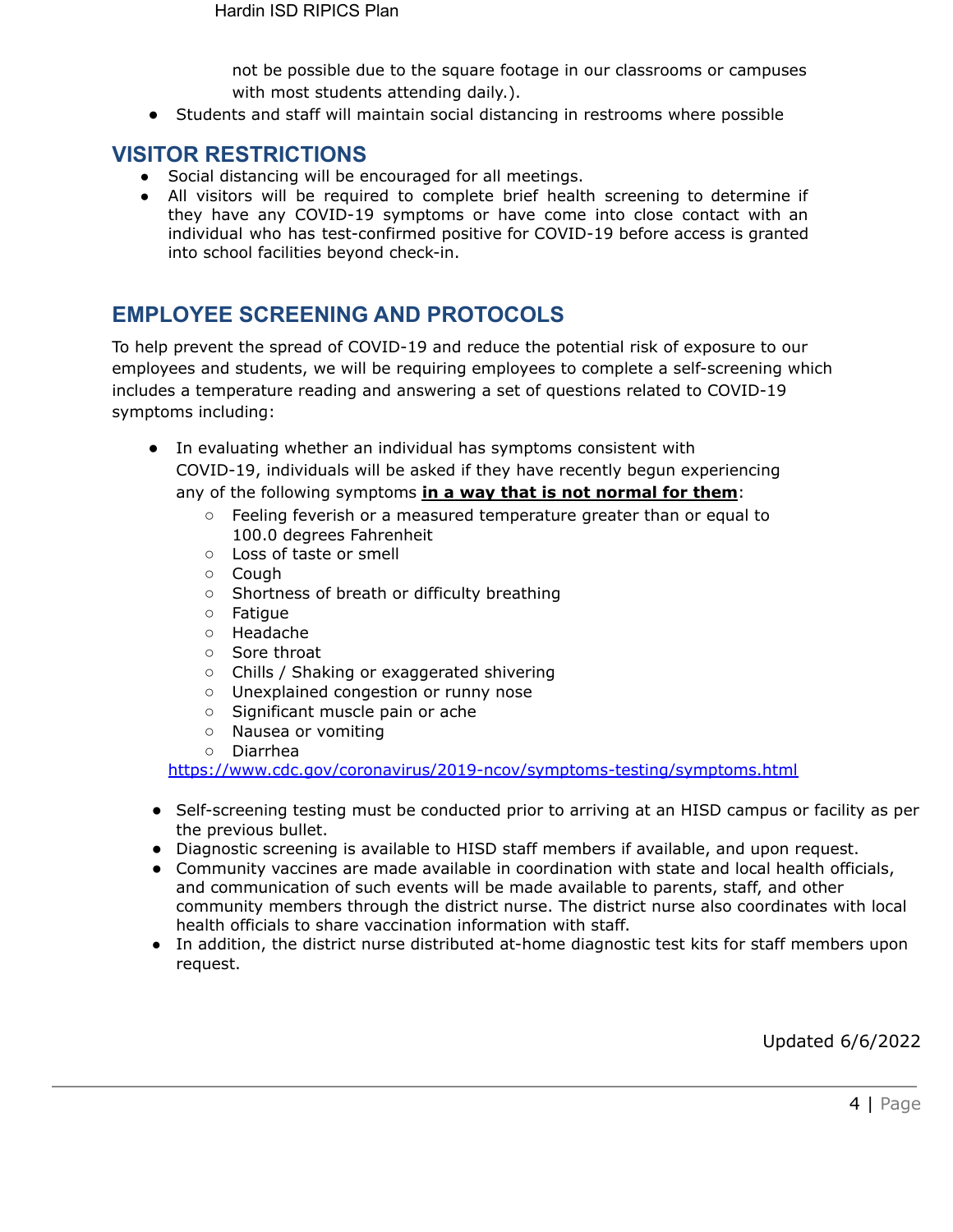Hardin ISD RIPICS Plan

#### **ISOLATION PROCEDURE RELATED TO COVID-19**

- If a student or staff member has displayed symptoms of COVID-19 during the school day, the school nurse will provide a clinical assessment to determine if and when a student/staff needs to be sent home.
- If a student or staff member is assessed and exhibits symptoms of COVID-19 during the school day, the student's class will be located in an alternate area while the room is being disinfected.
- Any individuals who themselves either: (a) are test-confirmed to have COVID-19; or (b) experience the symptoms of COVID-19 must stay at home throughout the infection period, and cannot return to campus until the school system screens the individual to determine any of the below conditions for campus re-entry have been met:
- In the case of an individual who was diagnosed with COVID-19, the individual may return to school when all three of the following criteria are met:
	- At least one day (24 hours) has passed since recovery (resolution of fever without the use of fever-reducing medications)
	- The individual has improvement in symptoms (e.g., cough, shortness of breath) At least five days have passed since the test date.
- In the case of an individual that is asymptomatic but has received a positive COVID-19 test result, the individual may not return to the campus until five days have passed since a positive test.
- If the individual has tested positive for COVID-19 and believes the test was a fake positive, and wants to return to school before completing the above stay at home period, the individual must either (a) obtain a medical professional's note clearing the individual for return based on an alternative diagnosis, or (b) obtain two acute infection tests (at physician's office, approved testing location, or other site) at least 24 hours apart that come back negative for COVID-19.
- In our best efforts to accommodate the needs of our community during this difficult time, we as a district have decided that we will accept the home Covid-19 tests as proof of positive or negative results effective September 1, 2021. You will need to provide a picture of the test to the school nurse on your child's campus. **The test MUST have the students full name, date and time written on the test.**
- **You must provide proof of all positive results that include name, date, and time for attendance.**
- **It is highly recommended that you wear a mask for 5 days following your return.**
- HARDIN ISD will immediately sanitize all areas that had exposure from someone who tested positive. In the event that this cannot be done before the start of the next school day, HARDIN ISD may need to close for a day to complete this process if relocating students is not an option.
- Any student requiring quarantined will transition to daily assignments via Google Classroom or take-home packets for that time period. **Communication with your child's teacher is required.**
- Please contact the school nurse if you are not improving by day 5 for further instruction.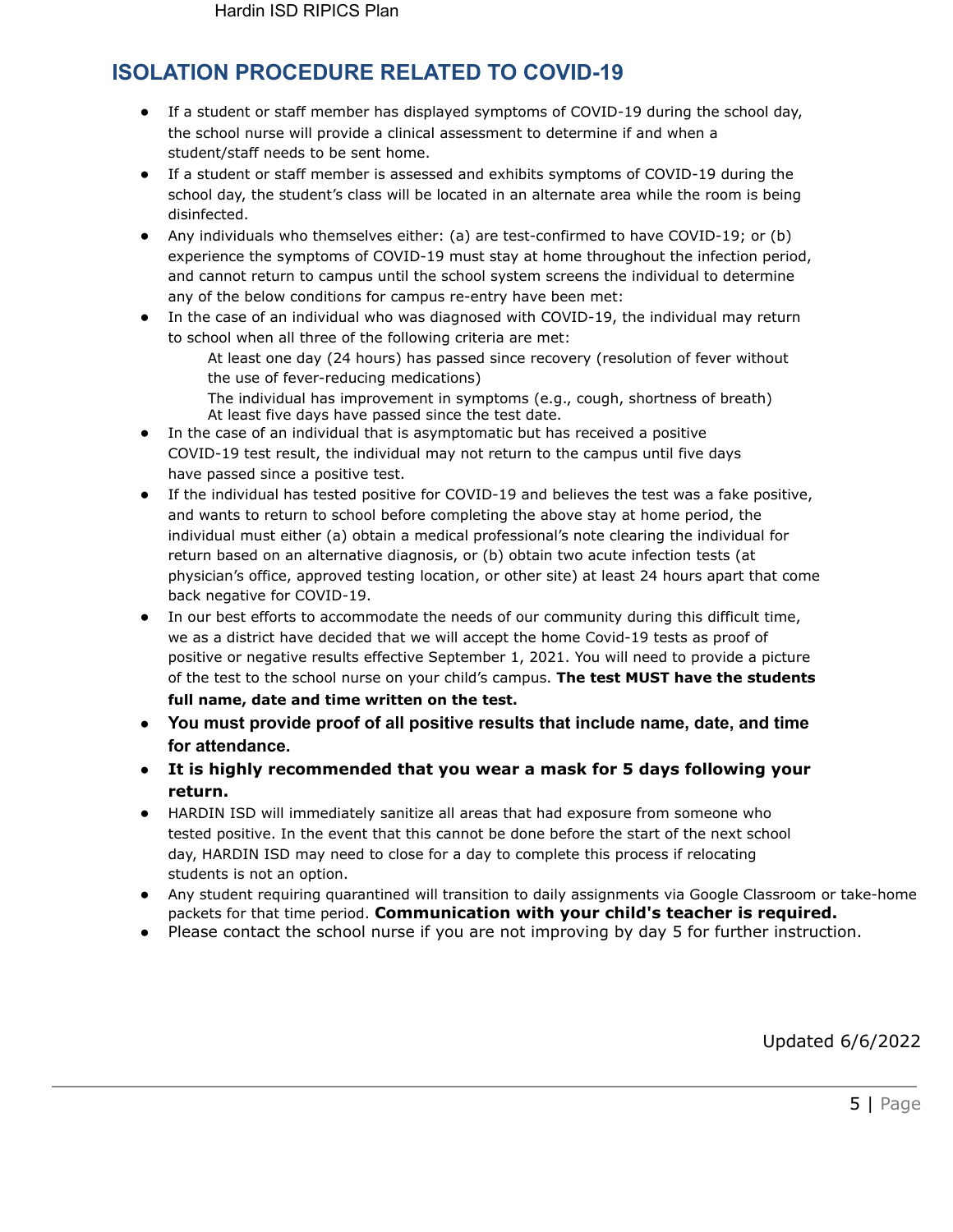## **CLINIC PROCEDURES RELATED TO COVID-19**

- Students or staff who present with symptoms at school will be evaluated and assessed by the school nurse.
- If COVID-19 symptoms are present: staff members will be sent home, and students will be isolated from other students and asked to put on a face covering until a parent arrives.
- Parents will be required to pick up their child 30 minutes to 1 hour after being called.
- Nurse will notify the campus administrator to move the student's class so that the space can be disinfected.
- Nurses will provide parents/staff with Return to School Criteria.
- Contact tracing for test-confirmed cases of COVID-19 will be conducted by Hardin ISD nursing staff and local health department if needed.

## **DEFINITION OF "CLOSE CONTACT"**

- This document refers to "close contact" with an individual who is test-confirmed to have COVID-19. The definition of close contact is evolving with our understanding of COVID-19, and the individual scenarios should be determined by Hardin ISD nursing staff and if needed the help of the local health department.
- **Contact is determined by Hardin ISD nursing staff**. For clarity, close contact is defined as:

a. being directly exposed to infectious secretions (e.g., being coughed on while not wearing a mask or face shield); or

b. being within 3 feet for a total of approximately 15 minutes throughout the course of a day; however, additional factors like case/contact masking (i.e., both the infectious individual and the potential close contact have been consistently and properly masked), ventilation, presence of dividers, and case symptomatology may affect this determination.

● Either (a) or (b) defines close contact if it occurred during the infectious period of the case, defined as two days prior to symptom onset to 5 days after symptom onset. In the case of asymptomatic individuals who are test-confirmed with COVID-19, the infectious period is defined as two days prior to the confirming test and continuing for 5 days following the confirming test.

## **CLOSE CONTACT ISOLATION**

- Per TEA (Texas Education Agency) students/staff are not required to isolate for close contact, **however are highly recommended to wear masks for 10 days from exposure while at school or school related events.**
- If the student's parents choose to keep their child home for close contact exposure the student falls under the following isolation rules:
	- Students will isolate for 5 days after the last close contact with a lab confirmed (NOT over the counter test) positive person. If a student chooses to return before completing a full 5 days of isolation they must obtain an acute infection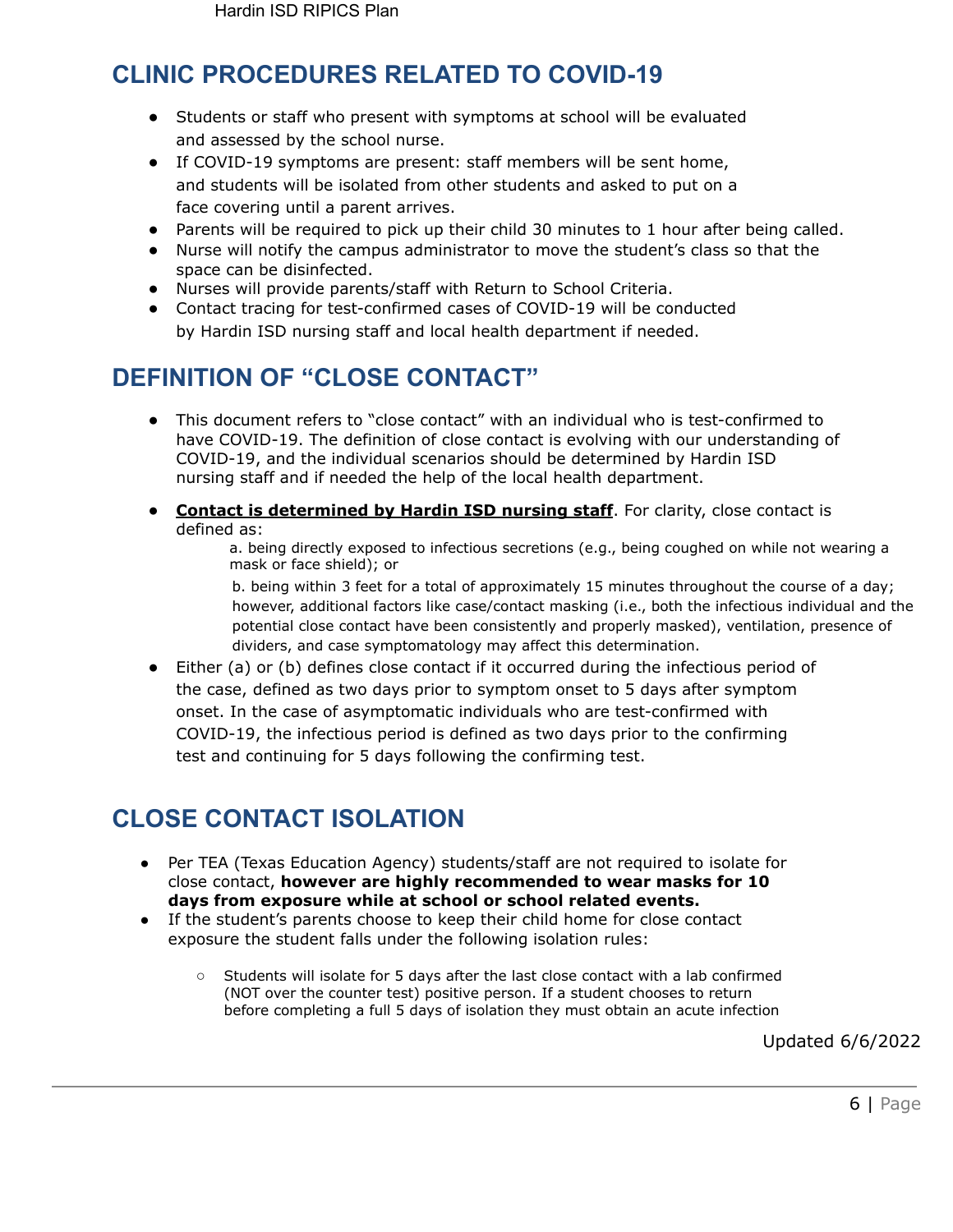test (at a physician's office, approved testing location, or other site) that comes back negative for COVID-19.

Any student requiring quarantined will transition to daily assignments via Google Classroom or take home packets for that time period. **Communication with your child's teacher is required.**

#### **SCHOOL OPERATIONS**

For more campus specific information, please see each campus's re-entry guidelines for 2021-2022.

- Hand sanitizer will be available in each classroom, entrances, and throughout common spaces.
- Campuses will open multiple entrance/exit points during arrival/dismissal to promote social distancing.
- Campuses will review options to reduce large group gatherings at the start and end of the day as well as other events.
- Mixing between classrooms will be limited as much as possible \*This may not be possible for the entire day as multiple classes join together at dismissal time and for specials like PE.
- Students and staff will practice social distancing when utilizing each restroom.
- Classroom doors will be open during transitions to reduce high-touch areas.
- Procedures and protocols will be put into place to address locker rooms. Protocols will be in place for disinfecting equipment, students changing clothes, students showering, distancing of students, etc.

#### **FACILITIES CLEANING**

The safety of our employees and students are our first priority. The cleaning steps outlined below are to be taken to disinfect workplace surfaces, chairs, tables, etc. to protect employees and reduce the risk of spread of infection. We will require employees to maintain this safety standard by continuously cleaning and disinfecting based on the frequency stated below.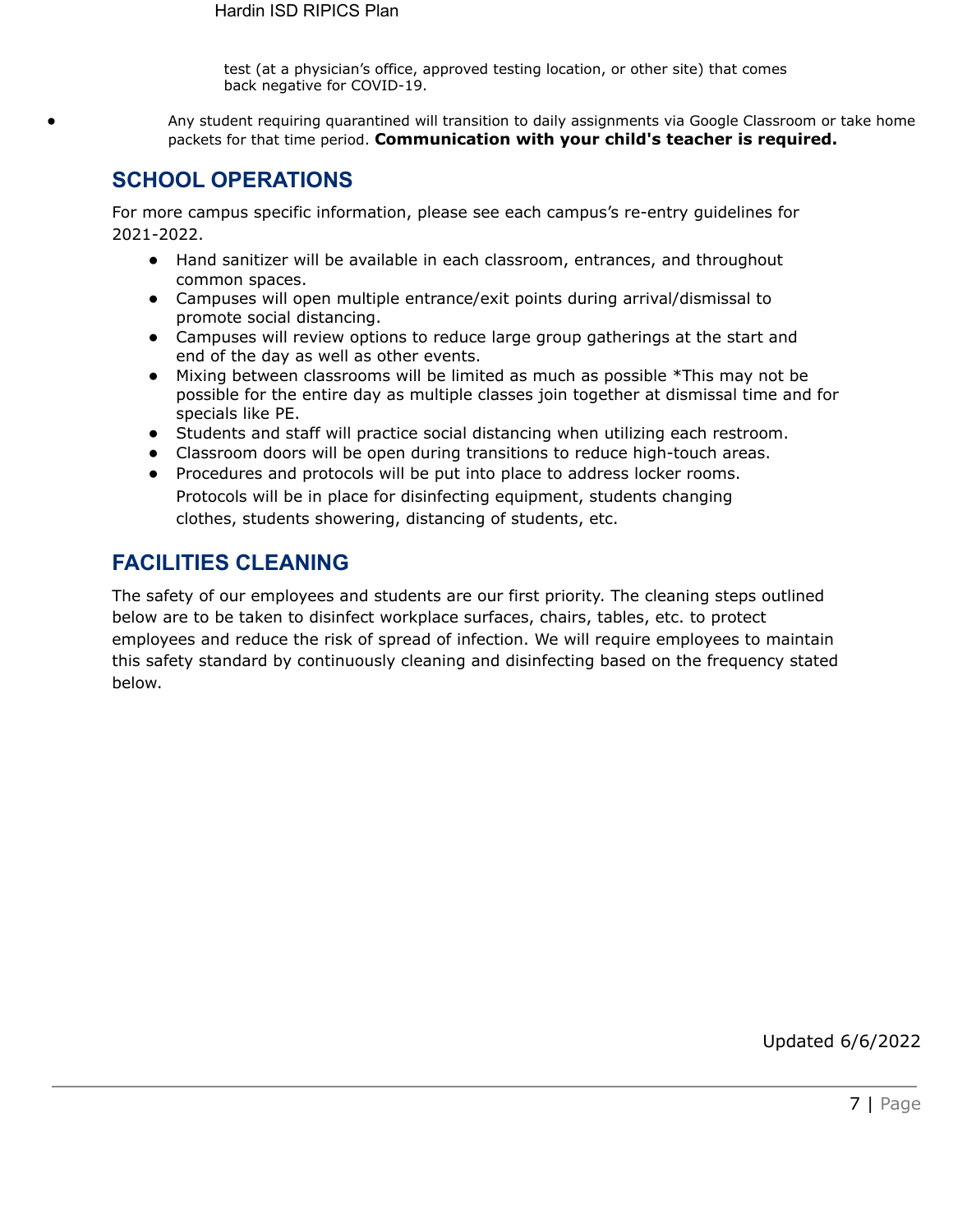| <b>Category</b>                       | <b>Area</b>                                                                     | <b>Frequency</b>                                                                                                                                       |  |
|---------------------------------------|---------------------------------------------------------------------------------|--------------------------------------------------------------------------------------------------------------------------------------------------------|--|
| <b>Workspaces</b>                     | Classrooms, Offices                                                             | At the end of each use/day                                                                                                                             |  |
| <b>Appliances</b>                     | Refrigerators,<br>Microwaves, Coffee<br>Machines                                | Daily                                                                                                                                                  |  |
| <b>Electronic</b><br><b>Equipment</b> | Copier machines,<br>Shared computer<br>monitors, TV's,<br>Telephones, keyboards | At the end of each use/day and/or<br>between use                                                                                                       |  |
| <b>General Used</b><br><b>Objects</b> | Handles, light<br>switches, sinks,<br>restrooms                                 | At least 4 times a day                                                                                                                                 |  |
| <b>Buses</b>                          | Bus seats,<br>handles/railing, belts,<br>window controls                        | At the end of each use/day                                                                                                                             |  |
| <b>Common Areas</b>                   | Cafeteria, Library,<br>Conference rooms,<br>Gyms, Common Areas                  | At the end of each use/day; between<br>groups                                                                                                          |  |
| <b>Ventilation</b>                    | AC units in all<br>buildings, facilities                                        | EPA safe filters are replaced every six<br>weeks; regular maintenance is performed<br>on AC units ensuring safe and clean air to<br>students and staff |  |

## **GENERAL DISINFECTION MEASURES**

## **DEEP CLEANING AND DISINFECTION PROTOCOL**

Deep cleaning is triggered when an active employee or student is identified as positive for COVID 19 based on testing. Deep cleaning should be performed as soon as the confirmation of a positive test, as practical. While the scope of deep cleaning is presumed to be the full site, sites may reduce the footprint to be deep cleaned if there is sufficient rationale to do so, and they gain consensus of the superintendent and the COVID-19 Crisis Team.

## **TRANSPORTATION**

- Parents will be encouraged to transport their children to school daily as it is the safest means of transportation due to COVID-19.
- While waiting for the bus at the bus stop and while loading and unloading the bus, bus riders should social distance themselves 3 feet from each other.
- No student should enter a bus with a fever that is 100 degrees or higher, and should be checked by parents daily.
- All buses will have hand sanitizer dispensers placed in the stairwells for use when loading/unloading.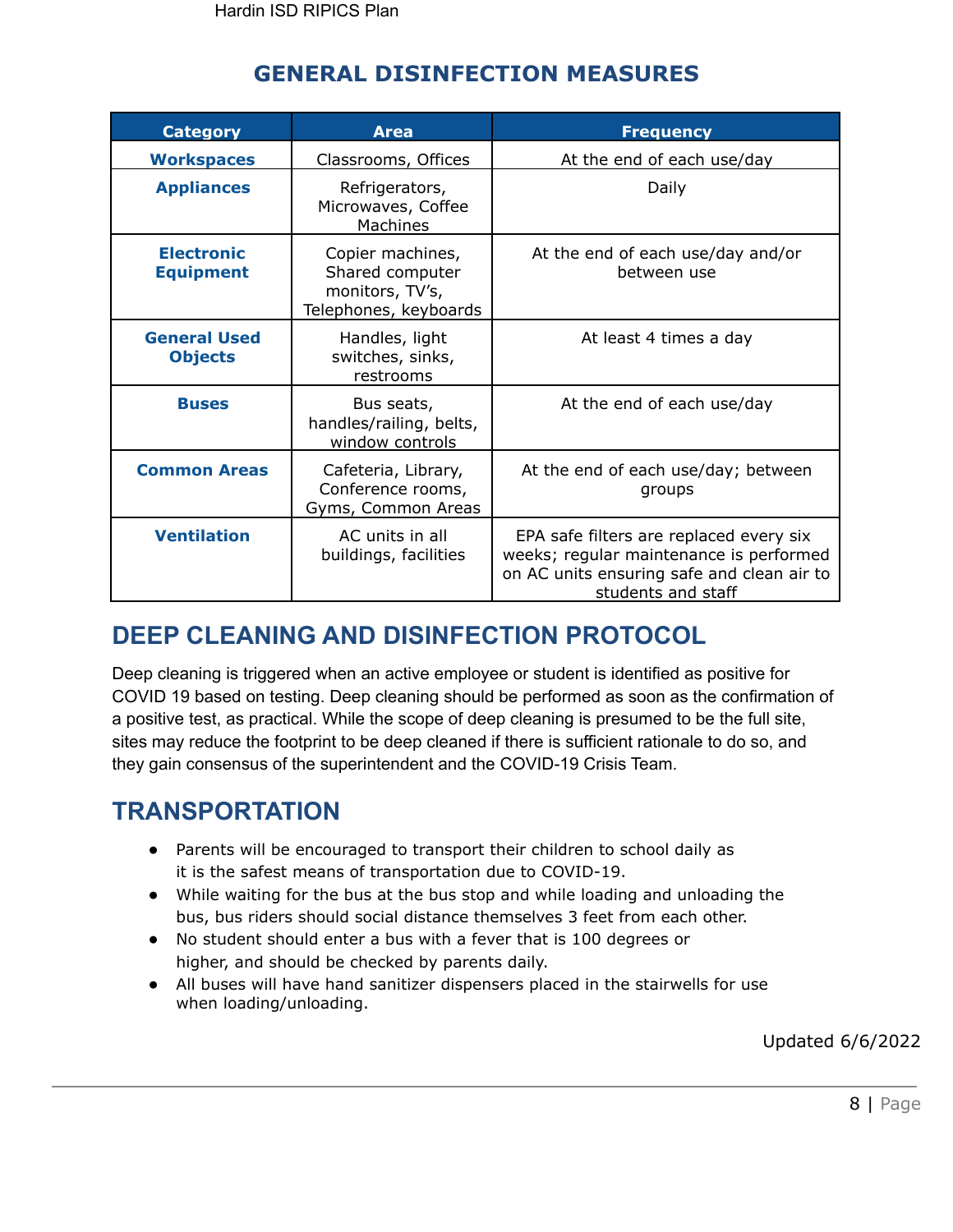Hardin ISD RIPICS Plan

- All buses will be sanitized and wiped down daily.
- Bus windows will be partially open (at minimum) during routes to provide for additional ventilation where appropriate.
- All drivers will complete a self-screener prior to arrival at the Transportation Department.
- Riders will be kept as far apart as possible while riding the bus.

## **TECHNOLOGY**

- Resources including training videos and information sheets will be available on the district website for students, staff, and parents.
- If students, staff, or parents have issues, they will contact the Hardin ISD Technology department
	- $0.936 298 3592$
	- [Technology@hardinisd.net](mailto:Technology@hardinisd.net)
	- Contact campus librarian for damage, librarian will create a ticket to Technology. A reservation will be scheduled for drop off of the device. Then once work is completed then a laptop pick-up time will be provided.

## **CAFETERIA AND MEAL PERIODS**

- Hand sanitizer will be provided to students at the start of serving lines.
- Self-serve counters will be eliminated.
- Sharing of food and/or drink will not be permitted.
- Meals will be in disposable packaging and condiments and pre-wrapped silverware to be included with all meals.
- "Grab and go" meals for breakfast and lunch may be utilized.
- Seating arrangements will be spread out across cafeterias and other locations to maximize space between groups.
- Cafeterias will be disinfected before, during, and after all lunch periods
- All Cash / Check Payments will be submitted in drop boxes.

## **COMMUNICATION METHODS**

To stay updated on the most up-to-date information:

- 1. Teachers, students, and parents need to check their email often.
- 2. Visit our district website
- 3. Follow our social media platforms
- 4. Google Classroom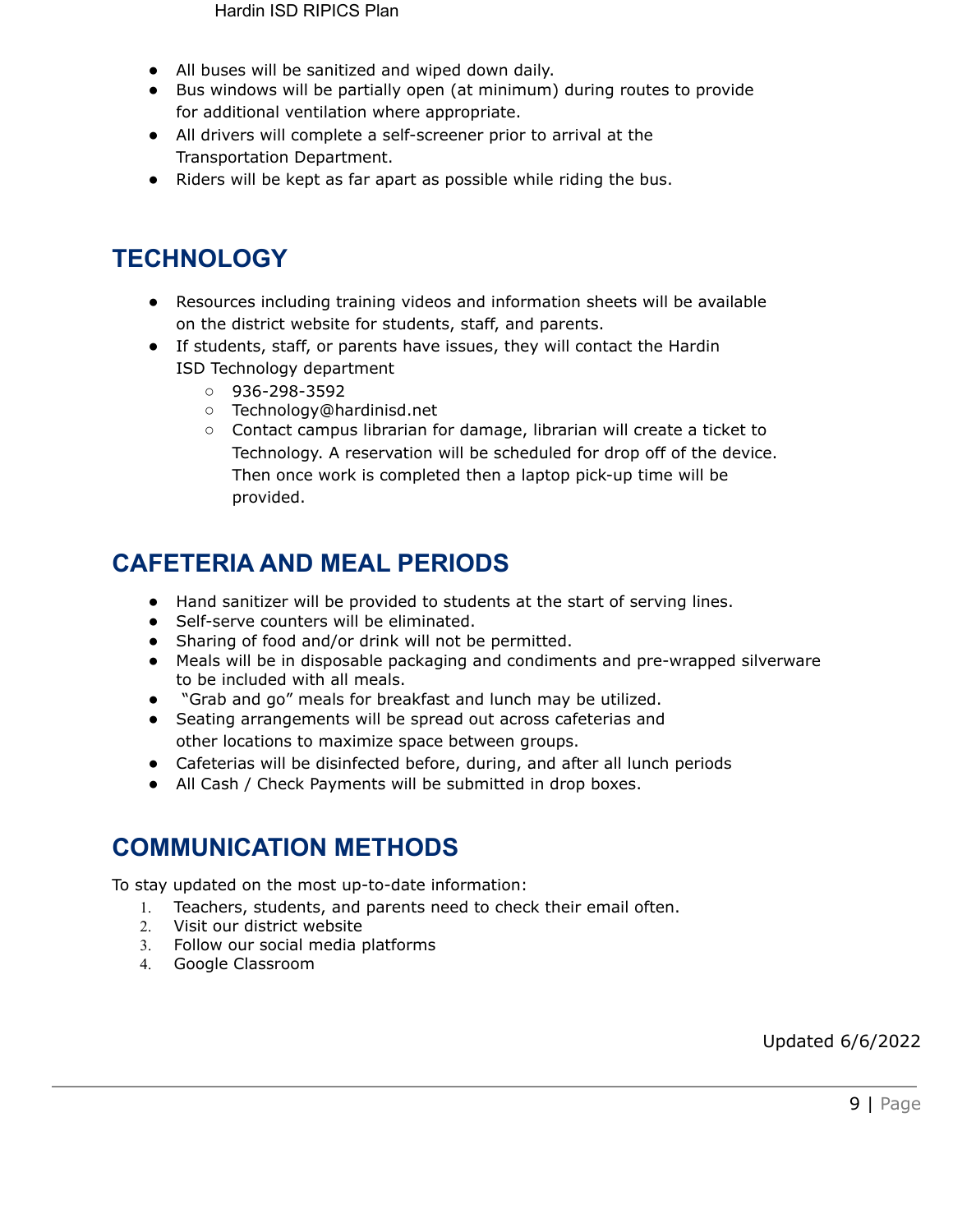# **SECTION II. INSTRUCTION**

## **ATTENDANCE**

● The minimum attendance for class credit rule of TEC §25.092 will be in effect for the 2021-2022 school year. Students are required to attend at least 90% of their classes to receive credit and be promoted.

## **SPECIAL PROGRAMS**

● Parents of students in Special Education, 504, Dyslexia, Bilingual Education, English Learners, Gifted and Talented, Career Technical Education, and Dual Credit, will receive specific program information. Individual Education Plans, accommodations and modifications will be followed for In-Person/On-Campus Instruction and Virtual Instruction. Progress will be carefully monitored to ensure continued growth on individual goals and objectives.

## **MENTAL HEALTH RESOURCES**

The district is providing access to counselors to ensure the continuity of services, including but not limited to services to address students' academic needs and students' and staff social, emotional, mental health another needs.

## **COUNSELOR CONTACT INFORMATION**

- Hardin Elementary School Counselor
	- Venus Booker
	- [vbooker@hardinisd.net](mailto:vbooker@hardinisd.net)
	- 936-298-2114 ext. 503
- Hardin Junior High School Counselor
	- Betsy Henry
	- [bhenry@hardinisd.net](mailto:bhenry@hardinisd.net)
	- 936-298-2054 ext. 302
- Hardin High School Counselor
	- Kelli Redd
	- [kredd@hardinisd.net](mailto:kredd@hardinisd.net)
	- 936-298-2118 ext. 203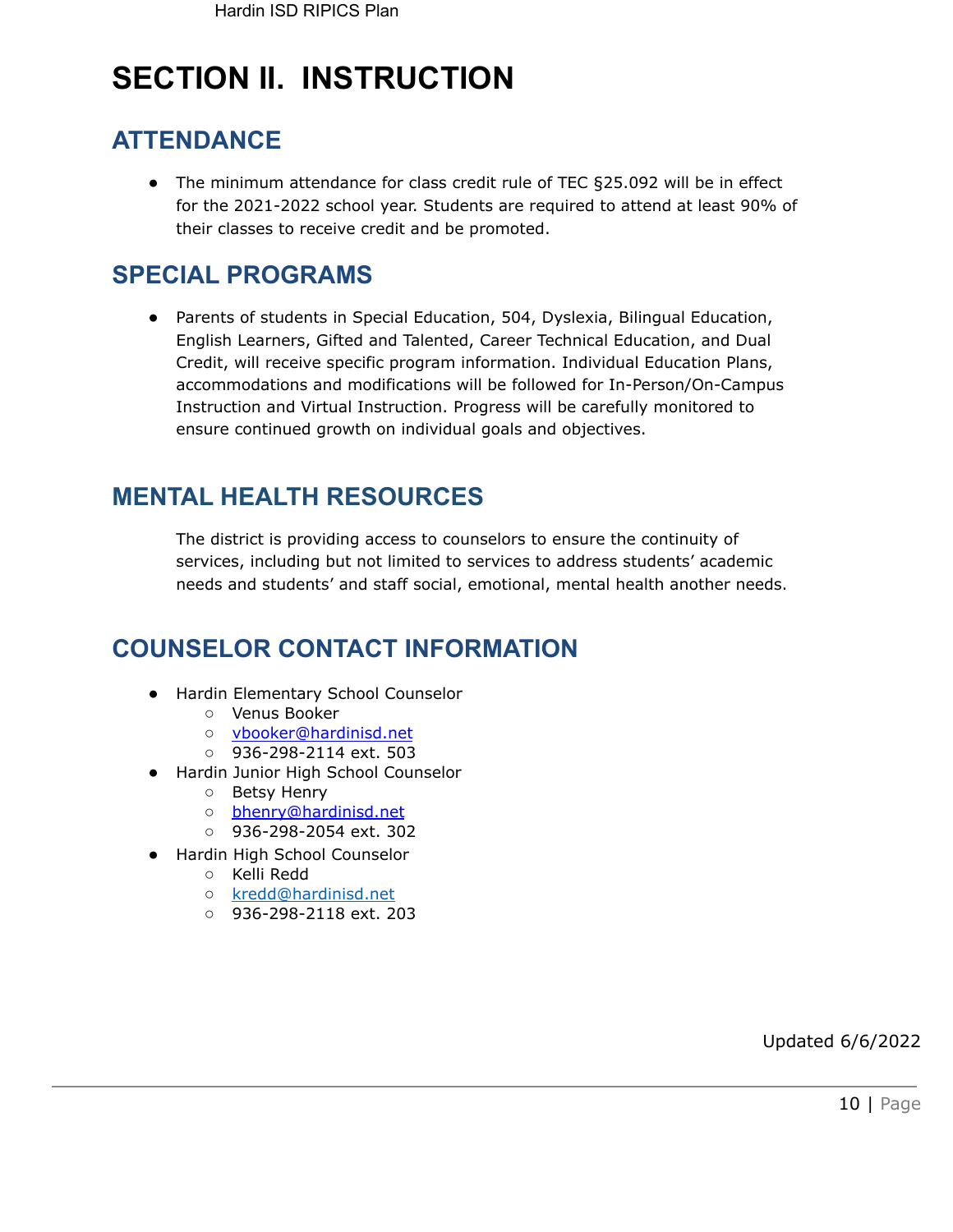# **SECTION III. EXTRACURRICULAR EXPECTATIONS**

- Participation in extracurricular activities on campus will align with *quidance* [from](https://www.uiltexas.org/covid-19-information) the UIL for all UIL activities.
- The district will open facilities to the public for school-sponsored activities in accordance with the Governor's executive orders

## **HARDIN INDEPENDENT SCHOOL DISTRICT SELF-SCREENING PROTOCOL**

The following self-screening protocol must be distributed to all employees for voluntary, home self-screening.

The district is concerned for your safety and the safety of your co-workers, students and families. We are monitoring the development of Coronavirus. In the interest of ensuring a safe and healthy learning environment, we recommend that you voluntarily monitor your health status by carefully completing this self-assessment each day before coming to work.

Self-check is to be completed daily by active employees before coming to work:

#### **1. Have you had physical exposure to a person suffering from Coronavirus symptoms as noted below?**

**If you answered YES**, please contact your campus administrator prior to coming to work so that a determination can be made whether you should remain offsite from the school for 10 days following the last potential exposure to the COVID-19. You may be required to submit evidence of exposure to an infected person. Should you be required to remain offsite, you should keep in contact with your campus administrator and receive clearance from HR before returning to the school campus. You may also be required to have written clearance from a doctor.

#### **2. Are you showing COVID-19 symptoms?**

**If the answer to question 2 is YES** we ask you to please contact your campus administrator and campus nurse, seek medical attention and remain off the campus property for 10 days following cessation of symptoms and written clearance by a doctor. Please keep in continuous contact with your campus administrator, nurse and HR representative.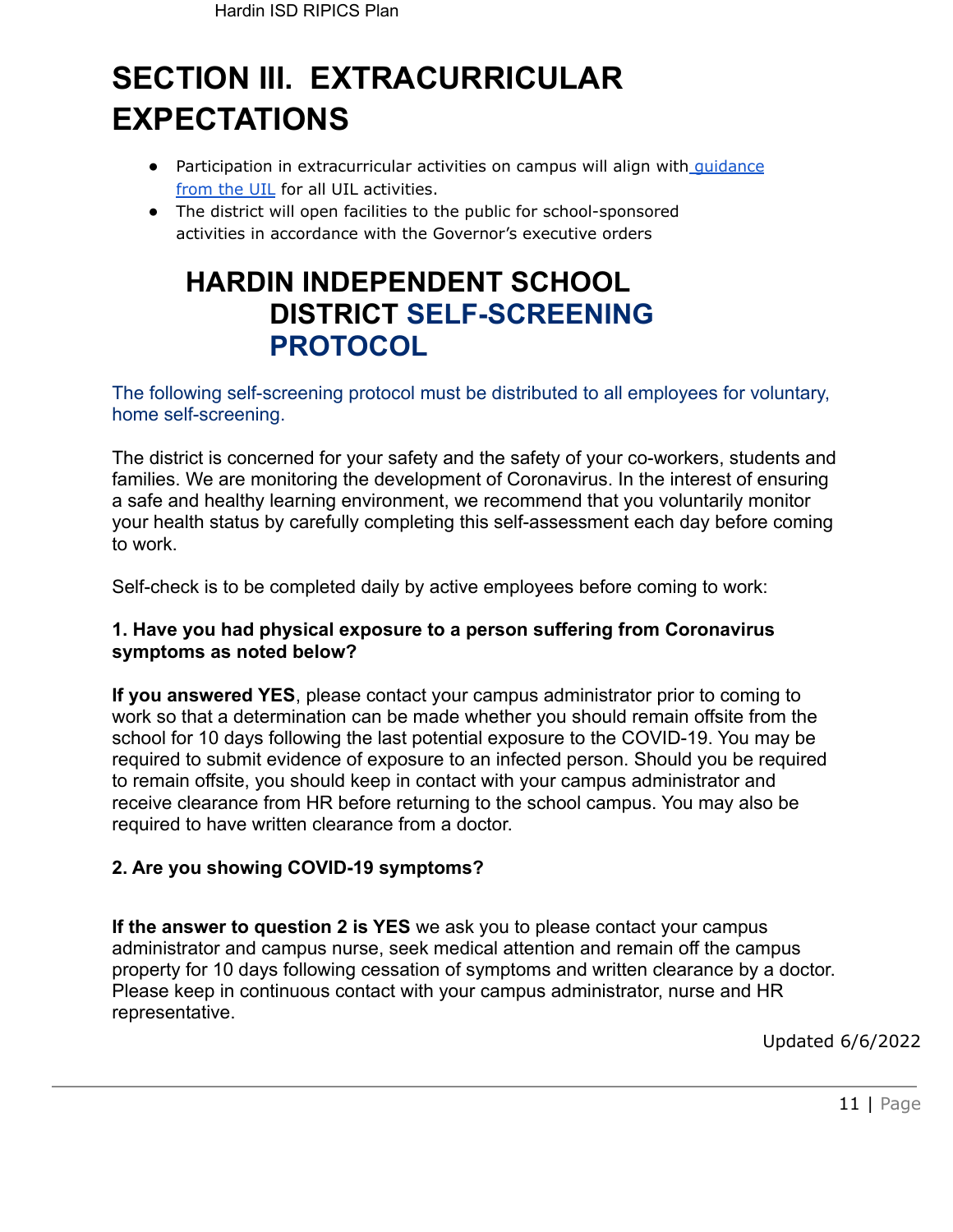**If the answer to all the above questions is NO:** please adhere to local HR guidance regarding your work schedule and any special precautions to be taken.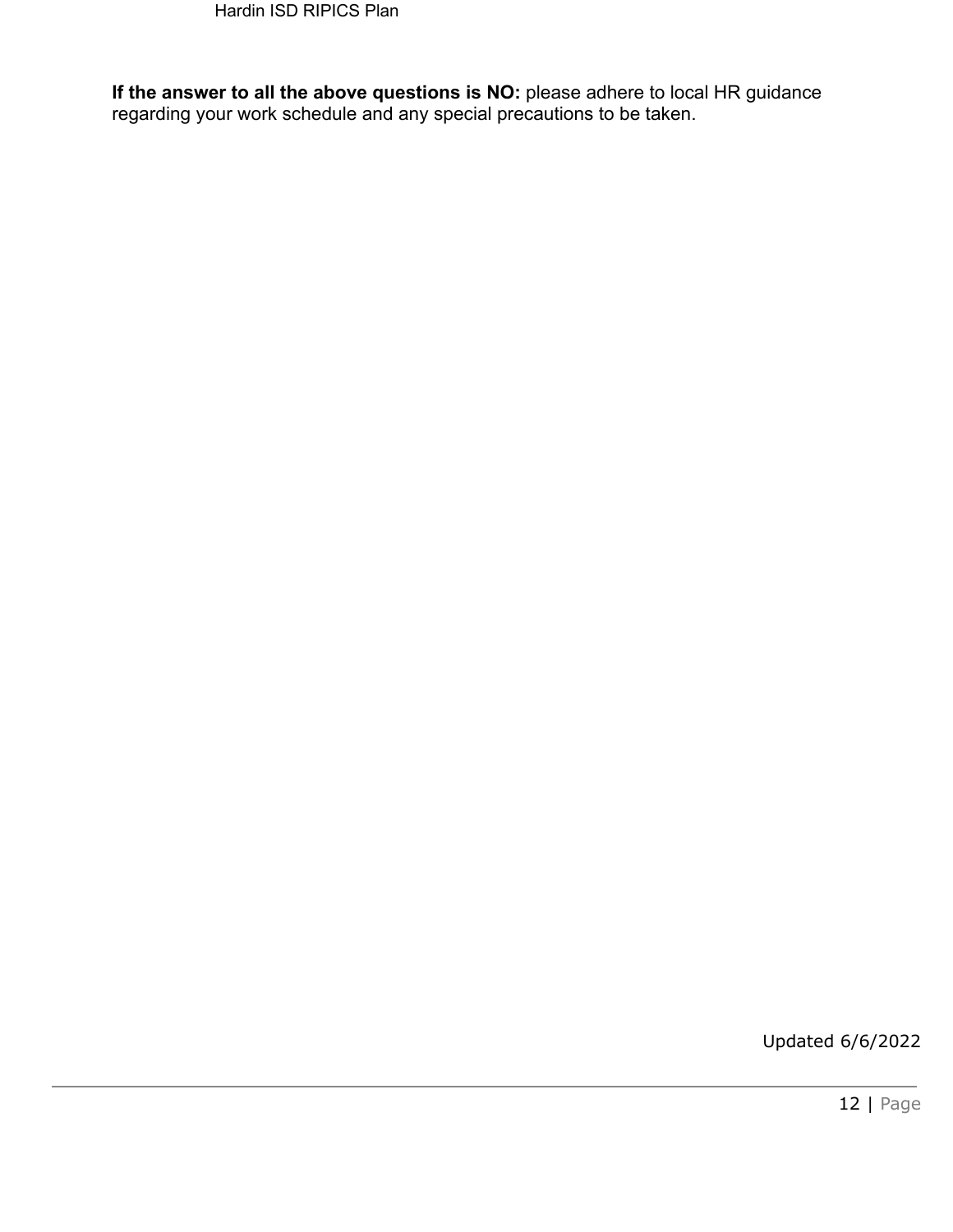# **HARDIN INDEPENDENT SCHOOL DISTRICT VISITOR SELF-SCREENING FORM**

#### **Visitor or Parent Name:**

**Date: Mobile Number: Location in District:**

#### **Are you showing any (unexplained) signs of the following symptoms?**

- ❑ Temperature 100.0 or higher
- ❑ Shortness of breath, difficulty breathing
- ❑ Cough
- ❑ Running nose or congestion
- ❑ Muscle or body aches
- ❑ Fatigue
- ❑ Headache
- ❑ Loss of taste or smell
- ❑ Sore throat
- ❑ Nausea or vomiting
- ❑ Diarrhea

#### **Have you been exposed to someone with COVID-19 positive test results?**

**Example 19 YES** 

NO

#### **Is the information you provided on this form true and correct to the best of your knowledge?**

| YES |  |
|-----|--|
| NO. |  |

**NOTES:** Visitation is forbidden if there has been any YES responses to the screening checklist. If "yes" is checked, visitors will be directed to leave the premises. Disinfecting the visited area will need to take place immediately.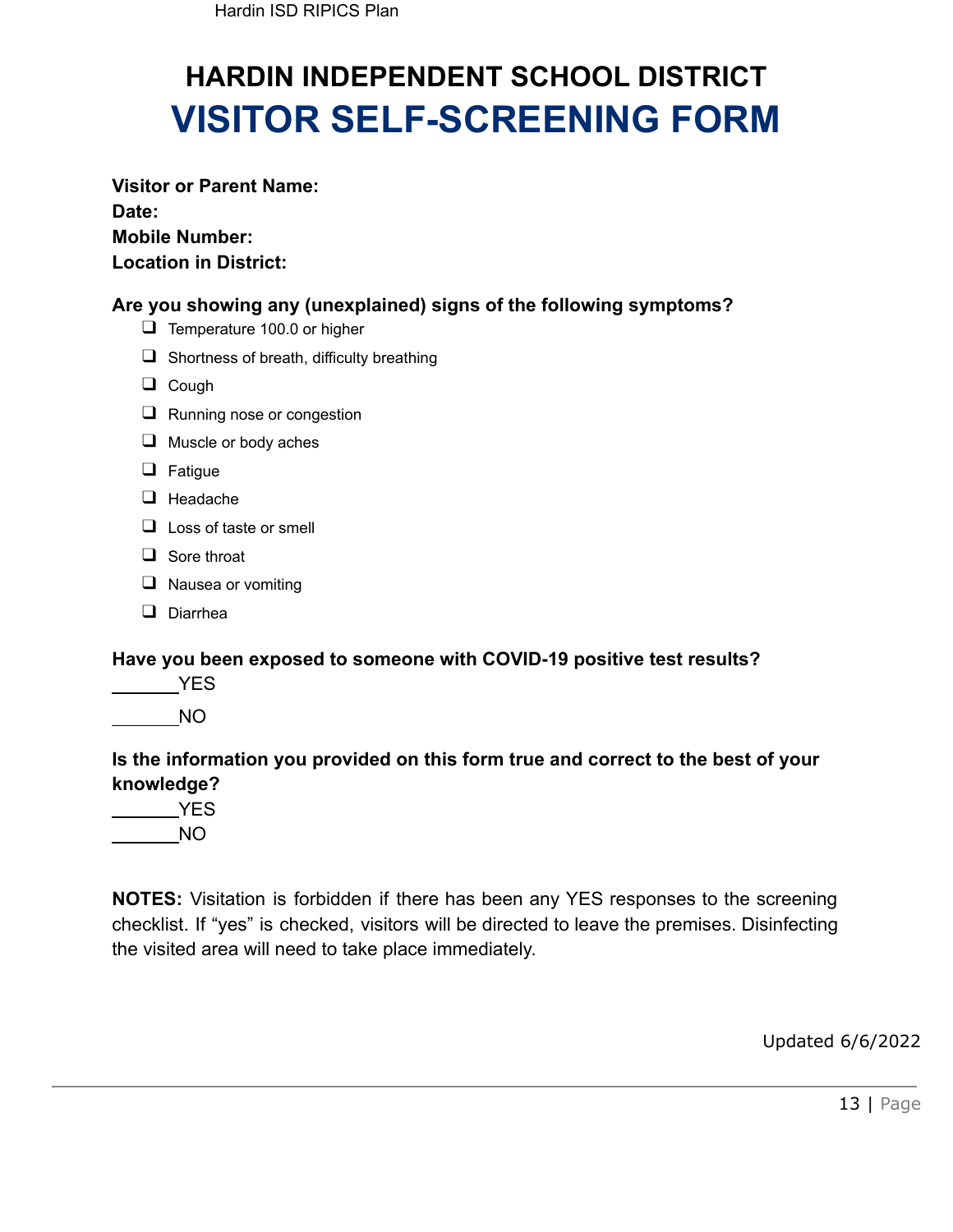Hardin ISD RIPICS Plan

# **HARDIN INDEPENDENT SCHOOL DISTRICT EMPLOYEES/STUDENTS PRESENTING SYMPTOMS**

**Name:**

**Date:**

**Employee Student**

#### **Location in District:**

#### **Symptoms noticed:**

- ❑ Temperature 100.0 or higher
- ❑ Shortness of breath, difficulty breathing
- ❑ Cough
- ❑ Running nose or congestion
- ❑ Muscle or body aches
- ❑ Fatigue
- ❑ Headache
- ❑ Loss of taste or smell
- ❑ Sore throat
- ❑ Nausea or vomiting
- ❑ Diarrhea

**Additional Notes:**

**Time of fever or onset of symptoms:**

**Time of isolation:**

**Where is patient being referred to:**